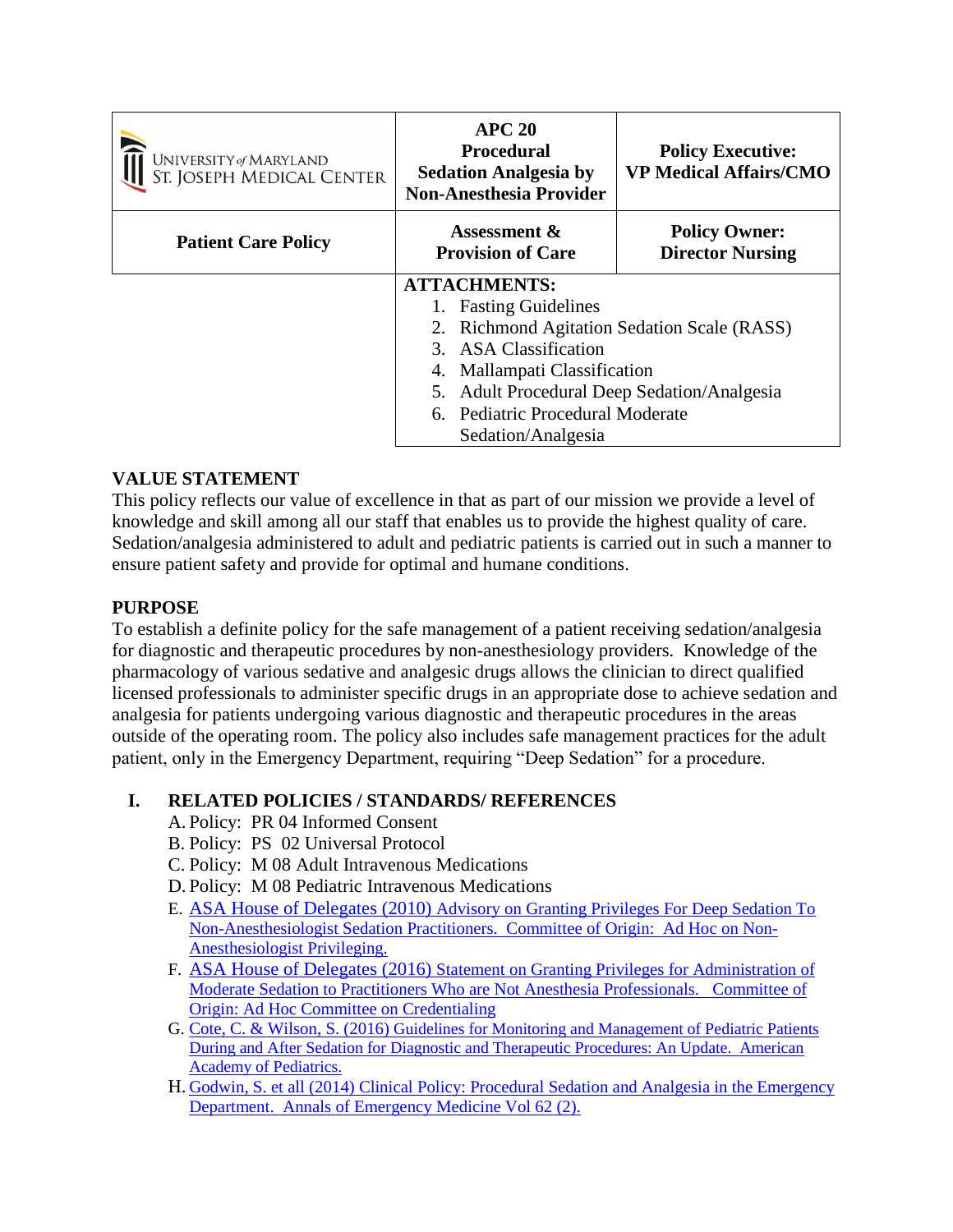### **II. SCOPE**

- A. This policy applies when patients receive sedation/analgesia for any diagnostic or therapeutic procedures.
- B. Non-anesthesiology providers with appropriate licensure and competency may administer medications for sedation/analgesia under this policy.
- C. Monitoring of procedural sedation/analgesia is performed by a physician or supervised sedation professional, with a completed competency in monitoring patients receiving procedural sedation/analgesia and cannot be the same individual performing the procedure.
- D. Policy Exclusions
	- Sedation/analgesia given for purposes other than for undergoing diagnostic or therapeutic procedures
	- 2. Sedation provided by credentialed anesthesia professionals
	- Patients who are mechanically ventilated and their cardiovascular status is continuously monitored
	- Emergency situations in which sedation and analgesia is needed for a procedure, when the patient's condition or acuity is such that there is significant risk of death or permanent disability without immediate execution of the procedure
	- Patients receiving anxiolytics and narcotics, before receiving general or regional anesthesia, for a scheduled or emergency surgical procedure in the OR, Prep and Post-Anesthesia Care Units
	- Patients receiving medications to control acute post-operative pain or chronic pain
	- Patients requiring emergency tracheal intubation

## **III. DEFINITIONS**

- A. **Sedation and analgesia** is a continuum and it is not always possible to predict how an individual patient will respond to the medications being administered**.**
- B. **Rescue** of a patient from a deeper level of sedation than intended is an intervention by a provider proficient in airway management and advanced life support. The qualified provider corrects adverse physiologic consequences of the deeper-thanintended level of sedation (such as hypoventilation, hypoxia and hypotension) and returns the patient to the originally intended, or baseline, level of sedation.
- C. **Definitions** for four levels of sedation and analgesia include the following:
	- **Minimal sedation (anxiolysis)** A drug-induced state during which patients respond normally to verbal commands. Although cognitive function and coordination may be impaired, ventilatory and cardiovascular functions are unaffected.
	- **Moderate sedation "conscious sedation"** A drug-induced depression of consciousness during which patients respond purposefully to verbal commands, either alone or accompanied by light tactile stimulation. No interventions are required to maintain a patent airway, and spontaneous ventilation is adequate. Cardiovascular function is usually maintained.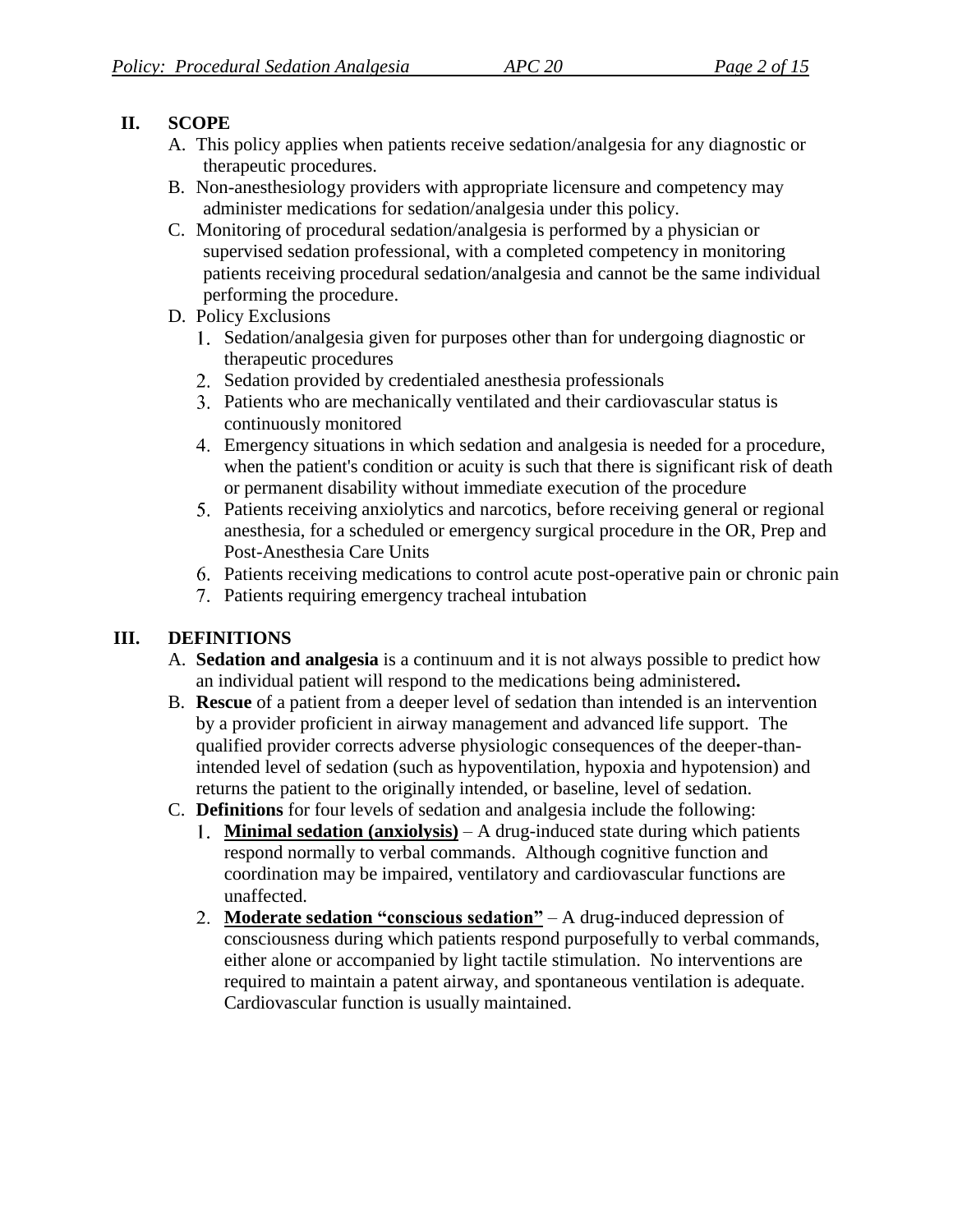- **Deep sedation/analgesia** A drug-induced depression of consciousness during which patients cannot be easily aroused, but respond purposefully following repeated or painful stimulation. The ability to independently maintain ventilatory function may be impaired. Patients may require assistance in maintaining a patent airway and spontaneous ventilation may be inadequate. Cardiovascular function is usually maintained.
- **General Anesthesia** –General anesthesia is a drug-induced loss of consciousness during which patients are not arousable, even by painful stimulation. The ability to independently maintain ventilatory function is often impaired. Patients often require assistance in maintaining a patent airway, and positive pressure ventilation may be required because of depressed spontaneous ventilation or drug-induced depression of neuromuscular function. Cardiovascular function may be impaired.

|                                          | <b>Minimal</b><br><b>Sedation</b>              | <b>Moderate</b><br><b>Sedation/Analgesia</b>            | <b>Deep</b><br><b>Sedation/Analgesia</b>                               | <b>General</b><br>Anesthesia                 |
|------------------------------------------|------------------------------------------------|---------------------------------------------------------|------------------------------------------------------------------------|----------------------------------------------|
| <b>Responsiveness</b>                    | Normal<br>response to<br>verbal<br>stimulation | Purposeful response<br>to verbal tactile<br>stimulation | Purposeful response<br>following repeated<br>or painful<br>stimulation | Unarousable even<br>with painful<br>stimulus |
| Airway                                   | Unaffected                                     | No intervention<br>required                             | Intervention may be<br>required                                        | Intervention often<br>required               |
| <b>Spontaneous</b><br><b>Ventilation</b> | Unaffected                                     | Adequate                                                | May be inadequate                                                      | Frequently<br>inadequate                     |
| Cardiovascular<br><b>Function</b>        | Unaffected                                     | Usually maintained                                      | Usually maintained                                                     | May be impaired                              |

#### **IV. SEDATION/ANALGESIA AREAS**

- A. Any patient care area where procedures are performed on patients that require sedation/analgesia ordered and administered by a non-anesthesiologist.
- B. These locations must have the requisite monitoring capability, resuscitation equipment, and competent supportive staff, as specified by this policy.

#### **V. PERSONNEL**

A. **Sedation Provider -** A licensed physician (allopathic or osteopathic), dentist, podiatrist, or allied health provider (physician assistant or nurse practitioner), who has not completed postgraduate training in anesthesiology, but is specifically trained and credentialed to, administer or supervise the administration of procedural sedation and analgesia.

#### B. **Supervised Sedation Professional**

A registered nurse (RN), nurse practitioner (NP), or physician assistant (PA) with completed competency to administer prescribed medications and monitor patients, during moderate sedation, under the direct supervision of a non-anesthesiologist sedation provider or an anesthesiologist.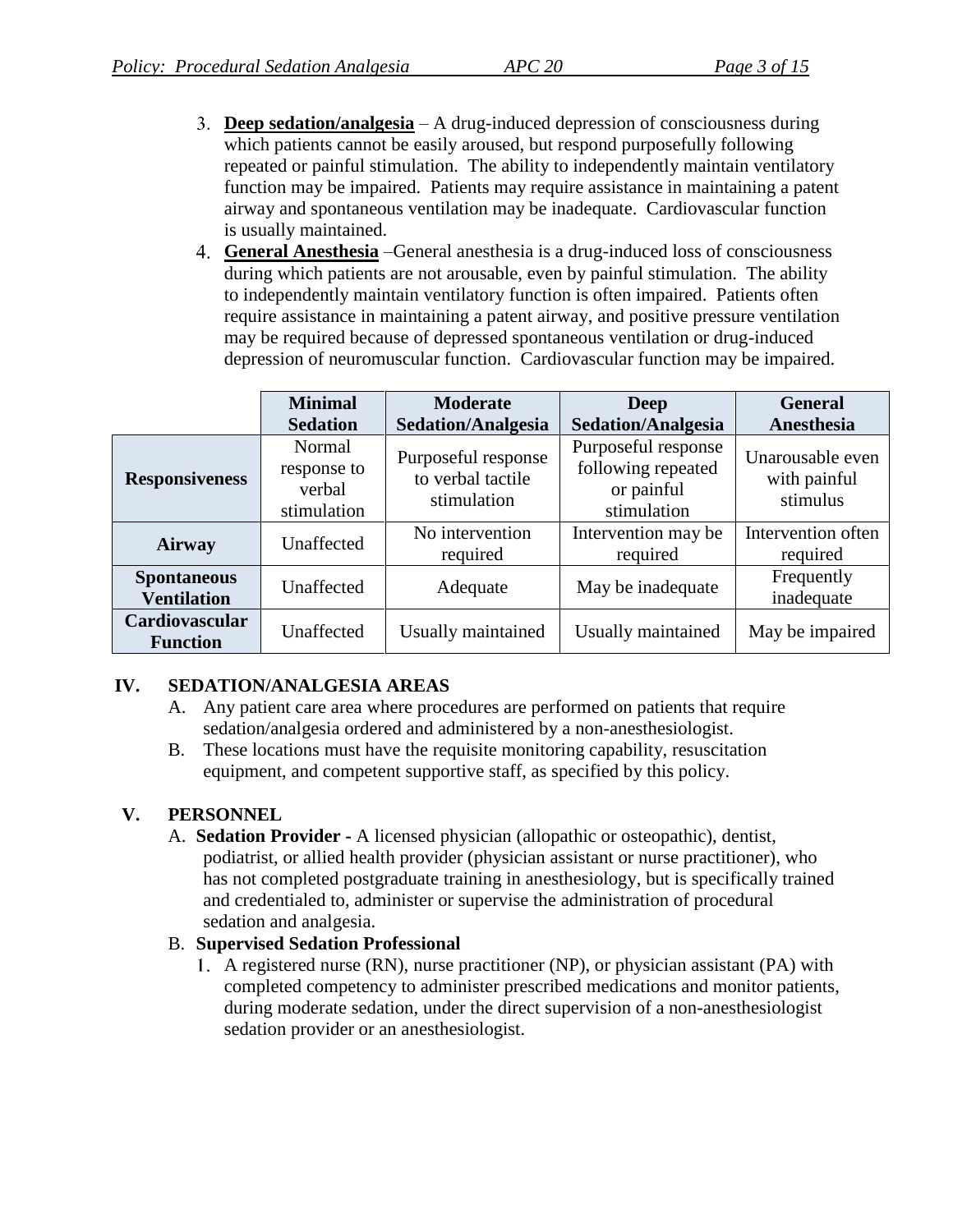- The non-anesthesiologist sedation provider supervises the administration of moderate sedation. Non-anesthesiologist sedation provider may directly supervise patient monitoring and the administration of sedative and analgesic medications by a supervised sedation professional.
- Alternatively, they may personally perform these functions; with the provision that the individual monitoring the patient should be distinct from the individual performing the diagnostic or therapeutic procedure.
- 4. NP & PA may perform focused pre-procedure history/physical and obtain consent.

#### **VI. PHARMACOLOGICAL AGENTS**

- A. Sedation/analgesia includes use of the following agents administered according to standard practice.
	- Benzodiazepines Diazepam, Midazolam, Lorazepam
	- 2. Opiates Fentanyl, Morphine, Hydromorphone
	- 3. Barbiturates-Pentobarbital, Methohexital
	- 4. Ketamine
	- Use of the following agents for Deep Sedation per ATTACHMENT 5- Etomidate, Propofol
- B. Reversal Agents
	- 1. Naloxone (Narcan) for reversal of opioid effect.
	- Flumazenil (Romazicon) for reversal of benzodiazepines effects

## **VII. PRE-PROCEDURE**

- A. Supervised Sedation Professional Responsibility
	- Record time and nature of last oral intake. See ATTACHMENT 1 for Fasting Guidelines
	- 2. Review the patient's chart for the presence of Informed Consent for S&A, and the Focused H&P with patient ASA and Mallampati Classification
	- 3. Baseline vital signs: temperature, blood pressure, heart rate and cardiac rhythm, respiratory rate,  $O_2$  saturation, pain score, and sedation, are obtained and recorded.
	- 4. Capillary refill replaces blood pressure in pediatric patients (age <12 year old).
	- 5. Assess and record baseline level of sedation. See ATTACHMENT 2.
	- 6. Ensure height and weight are recorded
	- 7. Ensure current medication reconciliation list
	- 8. Verify allergies and/or previous adverse drug reactions
	- 9. Assess for any history of tobacco, alcohol or recreational drug use
	- 10. Obtain pregnancy test on women of child-bearing age who are unable to ensure that they are not pregnant (based on history)
	- 11. Ensure availability of a responsible person to escort patient home
	- 12. Ensure equipment is present, working properly with audible alarms. Resuscitation medications and emergency equipment are appropriate for patient size and age, to include at a minimum:
		- a. Airways
		- b. Capnography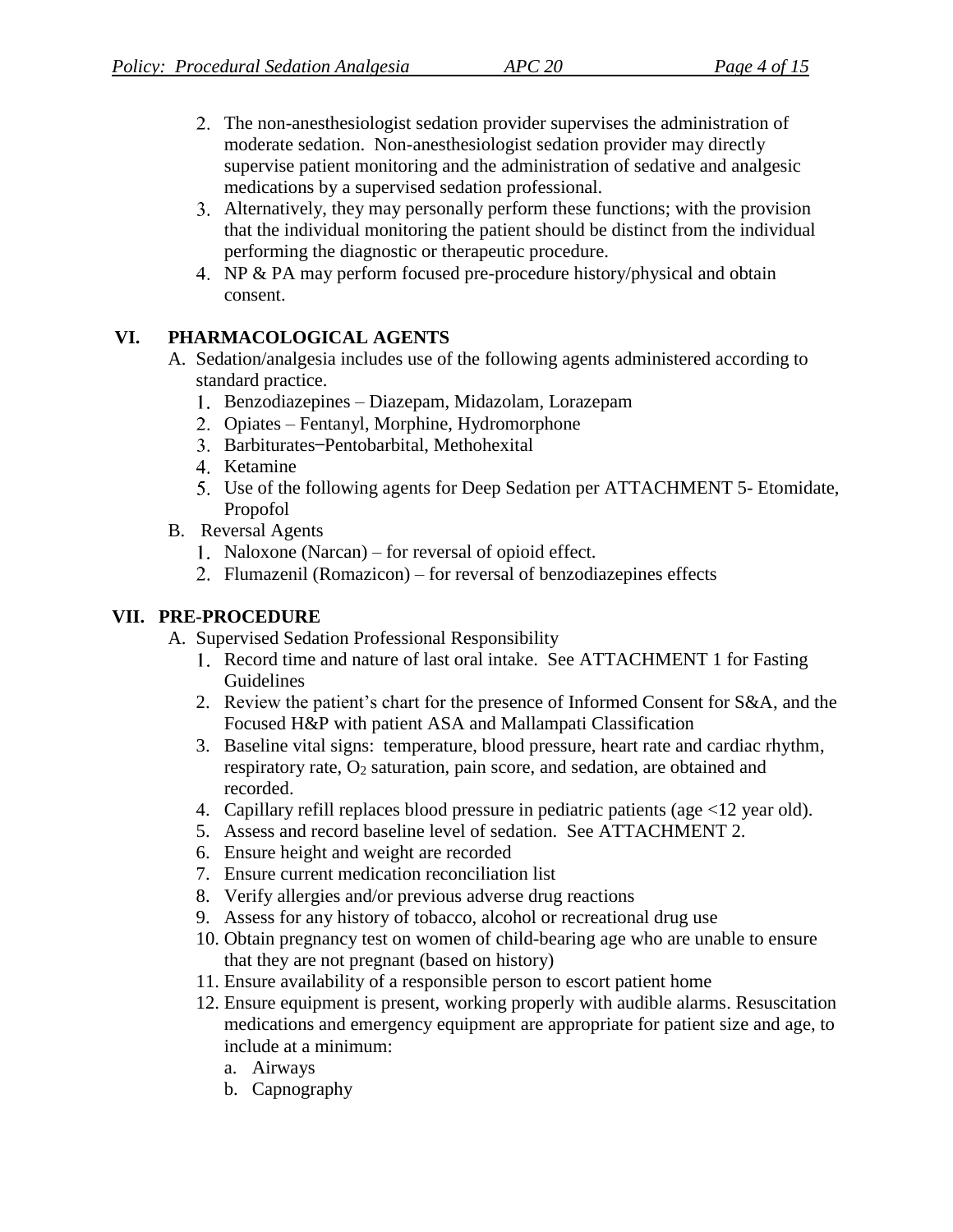- c. Oxygen
- d. Ambu bag and mask
- e. Intubation equipment
- f. Positive pressure breathing device
- g. Suction device and supplies
- h. Pulse oximetry
- i. ECG monitor
- j. Defibrillator
- k. Pharmacological antagonists: Narcan and Romazicon
- l. Pediatric / Neonate Code Sheet, if applicable
- B. Provider Responsibility
	- To predict and prevent possible complications during sedation and analgesia, a Focused History and Physical examination involving airway and cardiorespiratory systems is completed.
	- 2. The Provider performing the procedure determines whether the patient is appropriate for procedural sedation given by a non-anesthesiologist. This determination is to be based on the intended procedure, the level of sedation/analgesia thought to be required to complete the procedure, the patient's medical status, as defined by their ASA Classification in the Focused History and Physical, and their airway evaluation and Mallampati Classification.
	- An anesthesiology consult is recommended if airway problems or hemodynamic instability is present or anticipated. Anesthesia Consultation examples:
		- a. Patients with severe systemic disease (e.g., severe obstructive pulmonary disease, coronary artery disease, congestive heart failure, pulmonary hypertension, critical heart valve disease, and ASA Class IV and V ) in which the sedation/analgesia and/or the complexity of the procedure would reduce the patient reserve, resulting in a threat to life. See ATTACHMENT 3.
		- b. Patients with significant oxygenation, or anatomic airway/ventilation abnormalities as noted by history or physical exam
		- c. Patients where the expected procedure requires that sedation be taken to levels greater than that covered in this policy
		- d. Mallampati measurement Class III and IV. See ATTACHMENT 4.
	- A Focused History and Physical exam or review of the most recent H&P of the patient includes:
		- a. Prior anesthetic/sedation experience (e.g., difficult intubation, adverse reaction, pain threshold, sensitivity to medications for sedation and anesthesia, etc.)
		- b. H&P within the last 30 days prior to this sedation
		- c. History of airway problems such as snoring, sleep apnea, airway obstruction, history of recent cold/cough, limited neck motion, history of difficult intubations, abnormal reaction to anesthesia, dysmorphic facial features, advanced rheumatoid arthritis
		- d. Diseases/disorders of major systems (heart, lungs, liver, kidney & neurologic) and other abnormalities
		- e. Indicate ASA Class. See ATTACHMENT 3.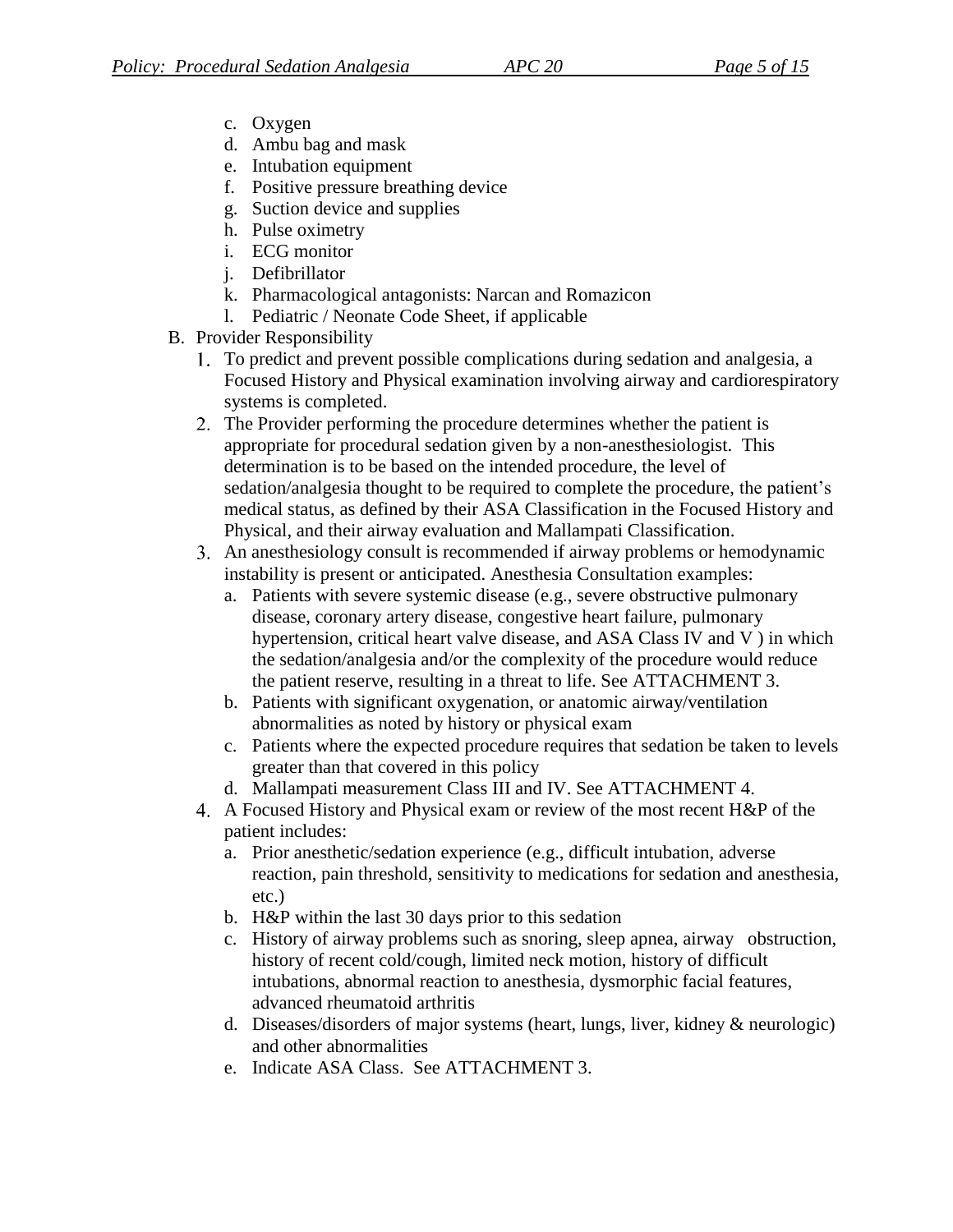- f. Perform an Airway Evaluation, including the Mallampati classification. This is a visual assessment of the airway and a very simple method to predict airway obstruction and potential difficult intubation, if needed, during sedation and analgesia administration. This involves physical examination of oropharynx to detect abnormal anatomy. The Mallampati classification relates tongue size to pharyngeal size and should be documented on the Focused H&P or appropriate electronic documentation field
- g. The Focused History, and Physical examination, may be performed by a NP or PA, approved by the physician administering sedation/ analgesia. Validation of Focused History and Physical examination, performed by the NP or PA, is ultimately the responsibility of the physician providing sedation/analgesia.
- h. The focused history and physical examination may be documented either separately or as a part of the electronic documentation.
- i. In emergency situations**,** as much of an assessment and physical exam as possible is completed without delaying the emergently needed procedure.
- 5. Obtain and Document Informed Consent
	- a. The patient or legal guardian is informed about the risks, benefits, and alternatives to sedation as a component of the planned procedure.
	- b. For emergency situations:Follow Policy PR4, Informed Consent.

#### **VII. INTRA PROCEDURE**

- A. Supervised Sedation Professional Responsibility
	- 1. RN managing the care of the patient receiving sedation/analgesia has no other responsibility that would leave the patient unattended or compromise continuous monitoring.
	- 2. Pre-sedation vital signs and level of sedation for the patient is documented before proceeding with the administration of sedation/analgesia.
	- 3. Respiratory rate, oxygen saturation, capnography
		- a. continuously assess
		- b. document every 5 minutes
	- 4. Blood pressure, heart rate and cardiac rhythm
		- a. assess & document BP every 5 minutes
		- b. continuously monitor cardiac rhythm
	- 5. Sedation assessment
		- a. utilize Richmond Agitation-Sedation Scale (RASS)
		- b. continuously assess
		- c. document every 5 minutes
		- d. level of consciousness is not assessed during procedures where the patient is required to be in a sleep state (e.g., EEG)
	- 6. Audible alarms on physiologic monitoring equipment are set and used during sedation/analgesia, to alert providers to abnormal values
	- 7. Documentation of vital signs and level of sedation, for patients receiving oral sedation/analgesia, is every 15 minutes. The patient with an altered level of consciousness from oral sedation requires more frequent and intensive assessment.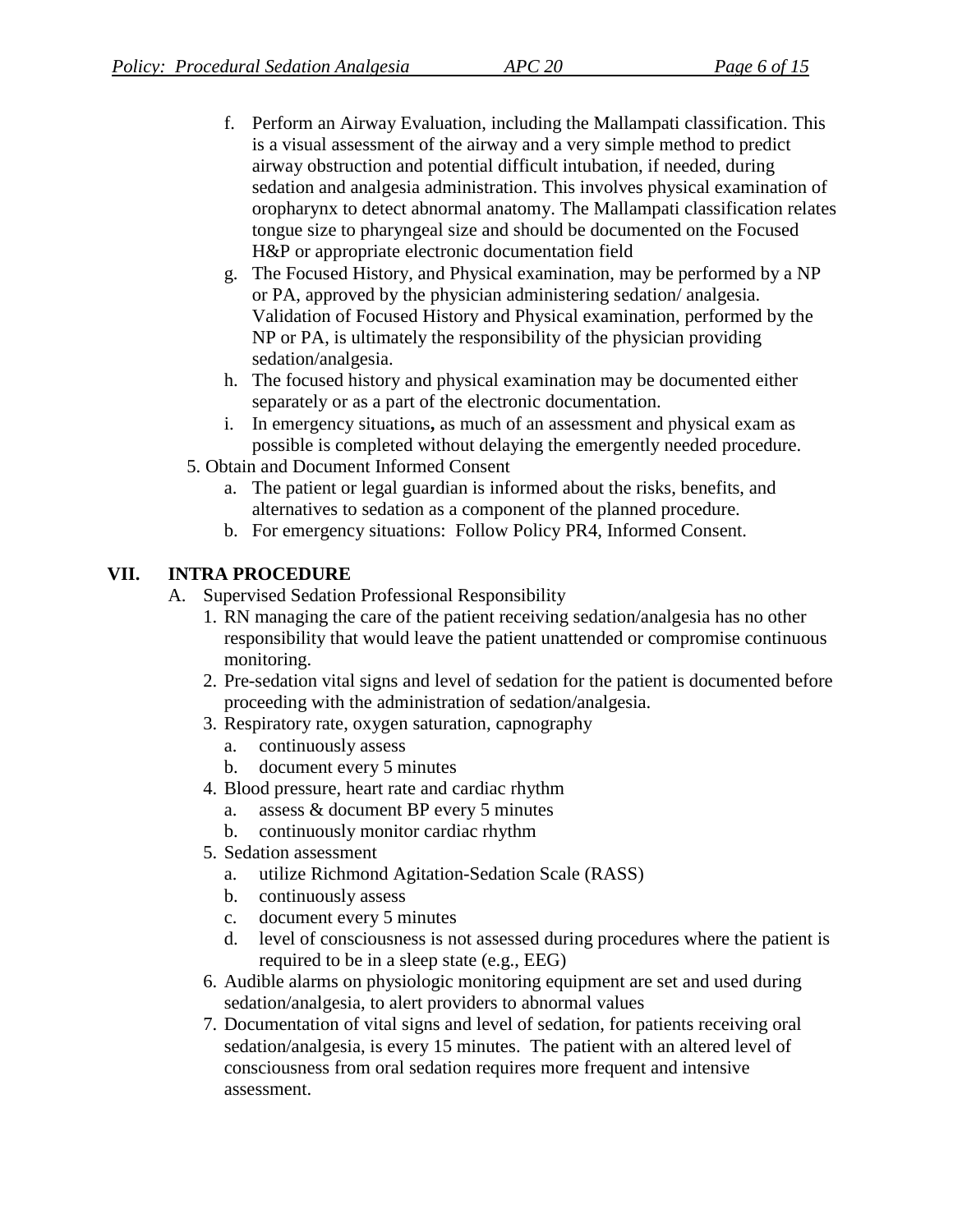### B. **Physician Responsibility**

- 1. Select and order administration of sedation /analgesic medications.
- 2. Combinations of sedative and analgesic agents should be administered with caution for the procedure being performed, and based upon condition of the patient. Combinations of sedative and analgesic agents can potentiate respiratory depression. This emphasizes the need to appropriately reduce the dose of each component, as well as the need to continually monitor respiratory function.
- 3. Intravenous sedation/analgesia is given in small incremental doses that are titrated to the desired level of sedation.
- 4. Sufficient time elapses between the doses of each drug to allow the effect of each dose to be assessed before subsequent drug administration.
- 5. When drugs are administered by non-intravenous route (oral, rectal, intranasal and intramuscular), allowance should be made for the time required for the absorption before supplemental medication is considered.
- 6. Before administering any pharmacologic reversal in patients who become hypoxic or apneic:
	- a. Encourage or stimulate the patient to breathe deeply
	- b. Provide positive pressure ventilation if spontaneous respirations are inadequate
	- c. Provide supplemental oxygen

#### **VIII. POST PROCEDURE**

- A. Because the discomfort/pain of the procedure and any affect it had on the patient's vital signs is gone, the patient is monitored immediately after the procedure and administration of sedation/analgesia, until they return to their pre-procedure level of sedation, and maintain SBP > 90 and HR < 100 for adults, or values, at the discretion of the provider. Monitoring is recorded every 15 minutes and consists of heart rate and cardiac rhythm for adults, blood pressure, respiratory rate, oxygen saturation, capnography (end title carbon dioxide, etCO2), and level of sedation.
- B. The recovery area is equipped with appropriate monitoring and resuscitation equipment
- C. The recovery area is staffed by individuals with a completed competency in monitoring, and recognition of complications, of procedural sedation/analgesia.
- D. An individual able to establish a patent airway and deliver positive pressure ventilation should be immediately available.
- E. The physician performing the procedure or his physician designee should be available for consultation until the patient is fully recovered from sedation/analgesia.
- F. Upon completion of the recovery of the patient the nurse documents the "Outcomes" of the sedation in the appropriate electronic documentation flowsheet for that unit/recovery area.

## **IX. DISCHARGE CRITERIA**

- A. For discharge from the procedural/ recovery area, the patient must:
	- 1. Be alert and oriented or at their baseline level of sedation
	- 2. Have vital signs and pulse oximetry within acceptable limits and stable
	- 3. Return to baseline ambulation status
	- 4. Inpatients: return to baseline status prior to transfer back to their nursing unit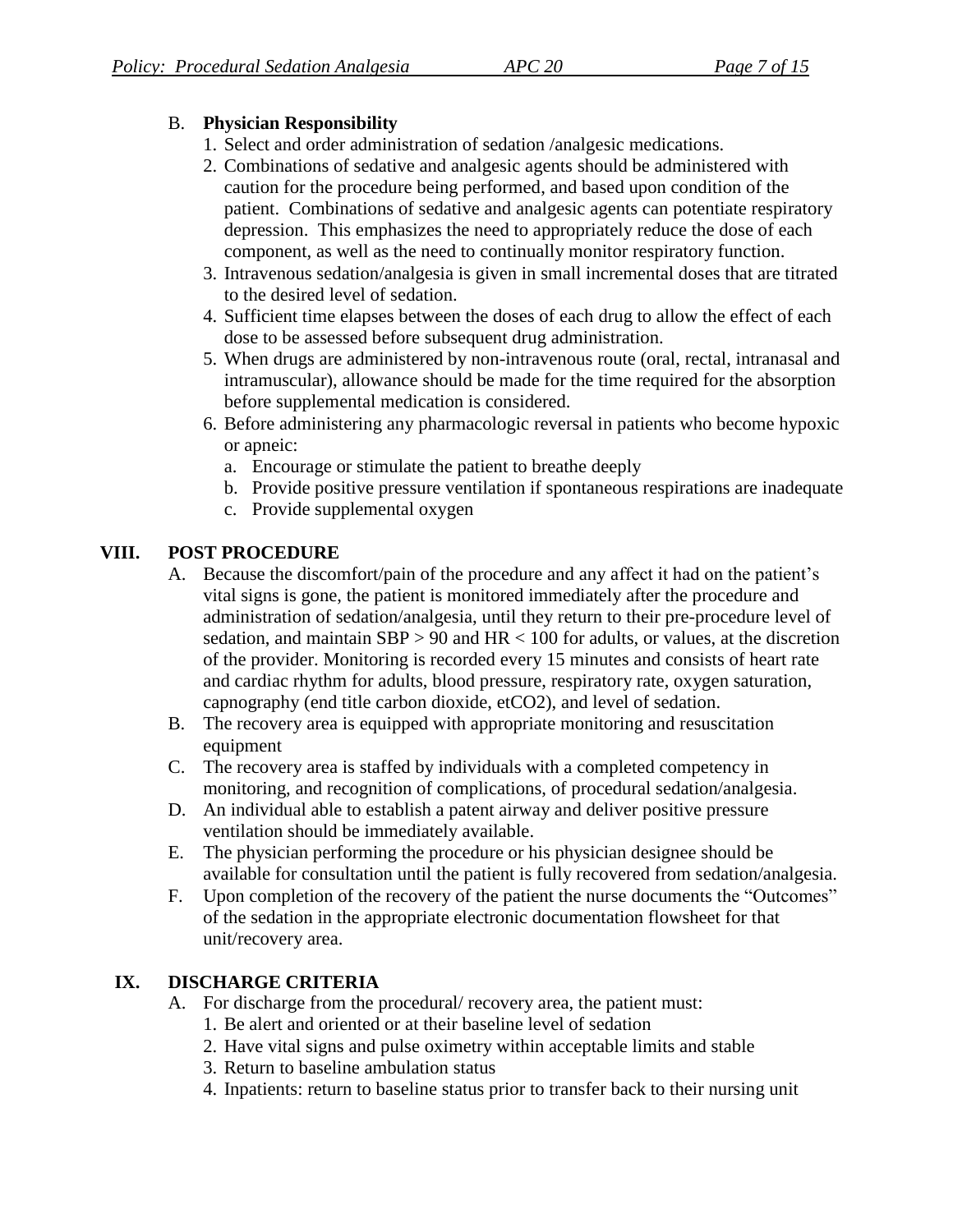- 5. Outpatients: be discharged in the company of a responsible adult or have made other suitable arrangements for transportation home. Patients should not drive until after a night's sleep. Appropriate discharge instructions, and a phone number to call in case of questions or emergency, are provided.
- B. Any patient who has received a reversal agent should be observed in the recovery area for at least 90 minutes after the agent has been administered.

### **X. SUPERVISED SEDATION PROFESSIONAL COMPETENCY**

- A. Professionals with licensure and completed competency may administer the sedating medications, and/or monitor patients who receive sedation/ analgesia.
- B. Supervised Sedation Professional is defined as a RN, NP or PA.
- C. The ability to administer and/or monitor patients undergoing sedation/analgesia is be granted with evidence of the following every two years:
	- 1. Review of this policy
	- 2. Achieve a minimum 90% score on the written competency exam a. Developed by the Department of Anesthesiology for the NP or PA b. Developed by the Department of Nursing, for nurses.
	- 3. Current BLS certification to demonstrate competency in airway management
	- 4. Current ACLS certification or Code Blue Level II Review Course

## **XI. PROVIDER CREDENTIALING**

- A. The guidelines for procedural sedation education, competency, and credentialing are determined by the Chief of the Department of Anesthesia.
- B. The department granting primary privileges for any procedure requiring sedation/analgesia also specifically grants the privilege of "procedural sedation/analgesia (moderate)" based on the providers training and experience. Assessment of competency through education, training and experience is the responsibility of the individual department chief.
- C. To be credentialed the provider will;
	- View "Adult Procedural Sedation: A Training Program for Providers"
	- Secure a minimum of 90% score on the procedural sedation post-test.
	- Formally acknowledge this policy.
	- Non-critical care providers must also provide evidence of current Advanced Cardiac Life Support (ACLS) certification. Those providing pediatric sedation must provide evidence of Pediatric Advanced Life Support (PALS) certification.
- D. For providers with privileges for moderate sedation at other accredited organizations, they provide evidence of current ACLS, formally acknowledge this policy and provide evidence of equivalent moderate sedation competency from the other organization.

## **XII. OVERSIGHT**

- A. Oversight of procedural sedation / analgesia by non-anesthesiology providers is the responsibility of the Chief of Anesthesiology and / or his designees.
- B. The Quality Management Department performs random review of a determined number of sedation/analgesia cases per month to include 100% of the cases where an "Unplanned Event" was identified.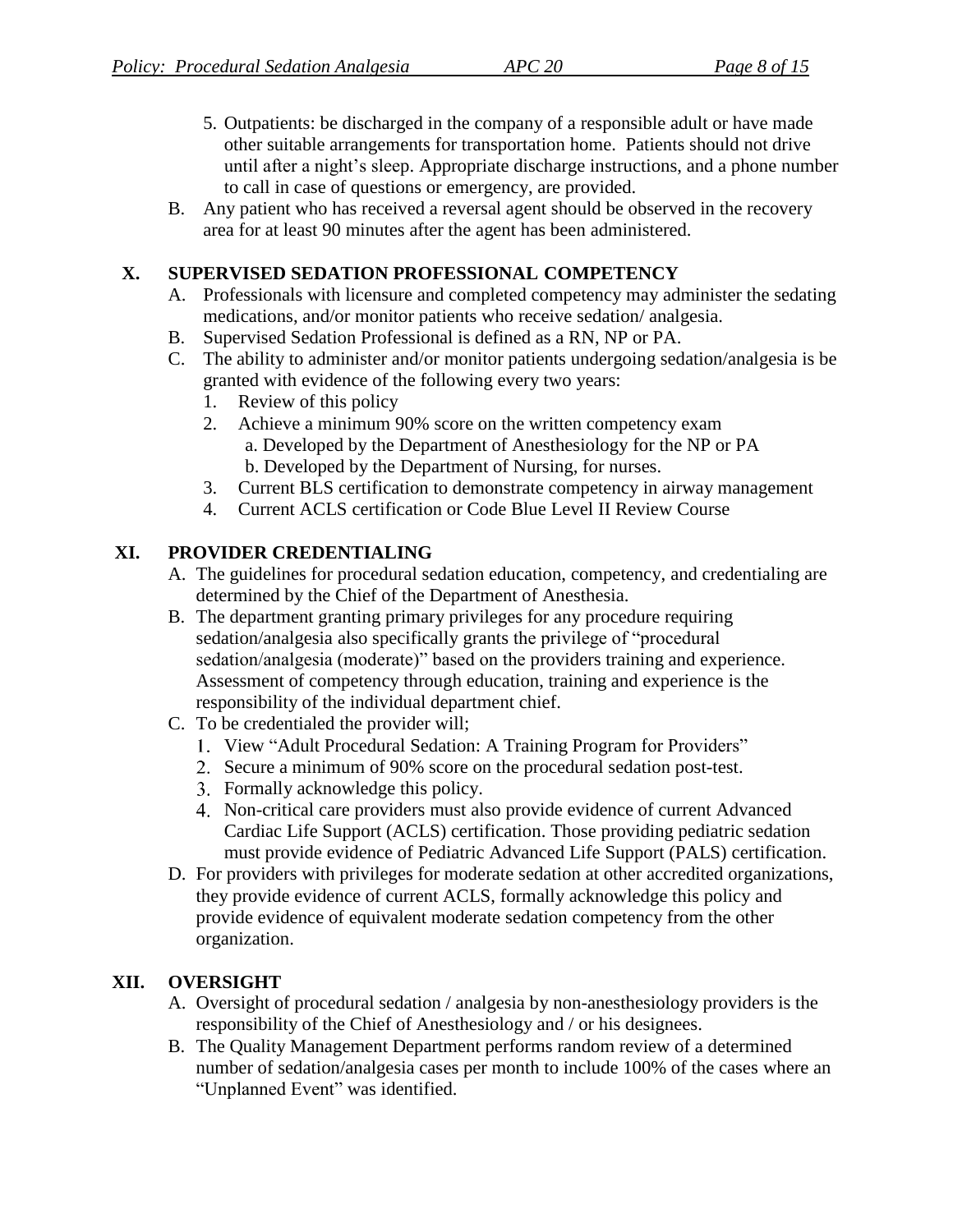- C. The results of the random case reviews are reviewed with the Chief of Anesthesiology quarterly for process compliance, and to identify potential areas for process improvement.
- D. All sedation/analgesia cases where an Unplanned Event has been identified are referred to the Chief of Anesthesia for further review.
- E. Unplanned Events include:
	- 1. Use of reversal agent(s)
	- 2. Allergic response
	- 3. Cardiac arrest
	- 4. Cardiac distress
	- 5. Change in required level of care
	- 6. Intubation or positive pressure ventilation
	- 7. Respiratory arrest
	- 8. Respiratory distress
	- 9. Symptomatic change in vital signs
	- 10. Vomiting (non GI procedure)
	- 11. Other quality or safety concern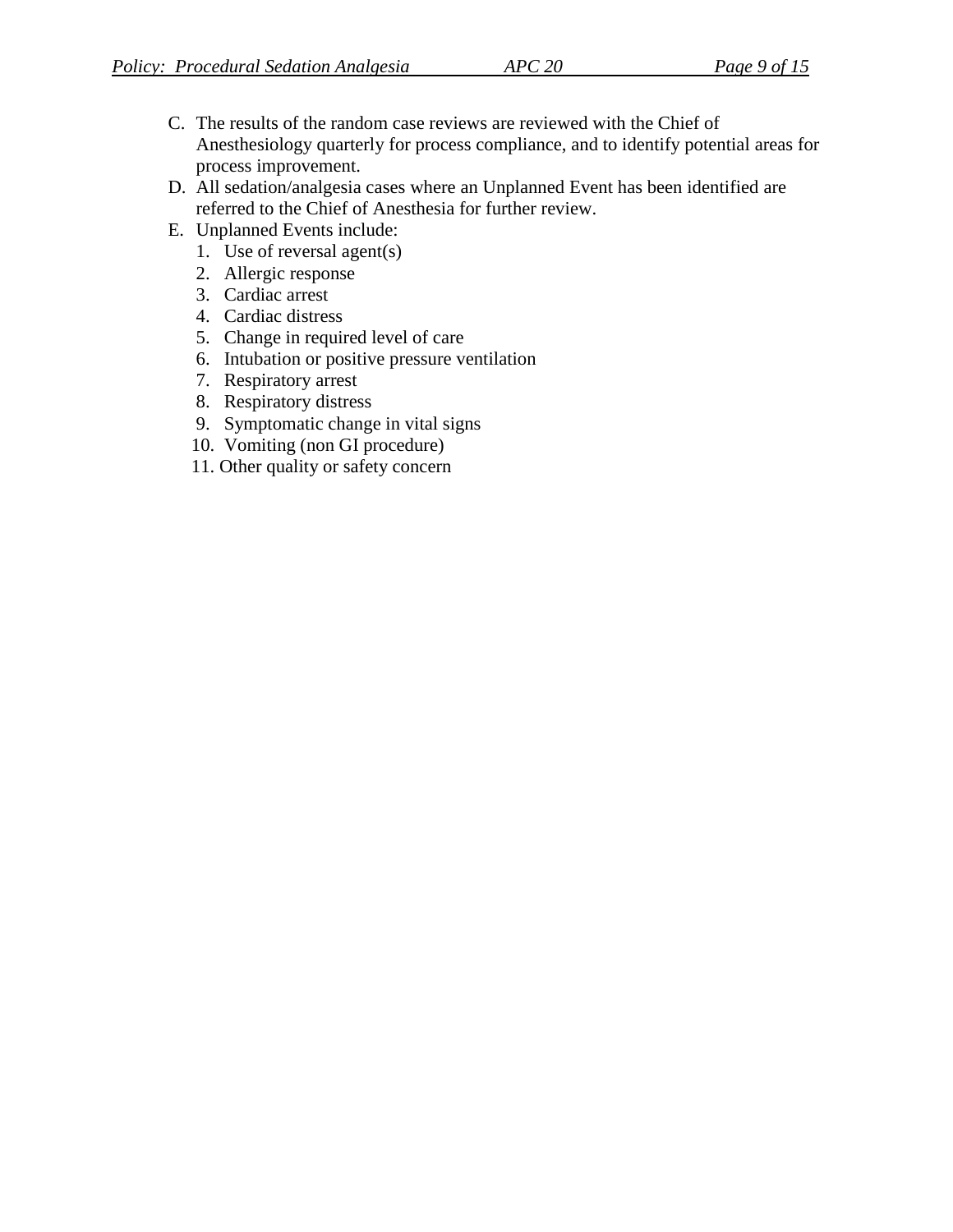#### **Summary of American Society of Anesthesiologists Pre-Procedure Fasting Guidelines\***

| <b>Ingested Material</b> | <b>Minimum Fasting Period**</b> |
|--------------------------|---------------------------------|
| Clear liquids***         | 2 hours                         |
| Human milk               | 4 hours                         |
| Infant formula           | 6 hours                         |
| Non-human milk $^*$      | 6 hours                         |
| Light meal <sup>##</sup> | 6 hours                         |

\* These recommendations apply to healthy patients who are undergoing elective procedures. They are not intended for women in labor. Following the Pre-Procedure Fasting Guidelines does not guarantee a complete gastric emptying has occurred. In emergency situations, when the Guidelines cannot be adhered to, the physician providing sedation/analgesia may proceed with the procedure while using precautions to minimize the risk of pulmonary aspiration.

\*\*The fasting periods apply to all ages.

- \*\*\*Examples of clear liquids include water, fruit juices without pulp, carbonated beverages, clear tea, and black coffee.
	- #Since non-human milk is similar to solids in gastric emptying time, the amount ingested must be considered when determining an appropriate fasting period.
	- ##A light meal typically consists of toast and clear liquids. Meals that include fried or fatty foods or meat may prolong gastric emptying time. Both the amount and type of foods ingested must be considered when determining an appropriate fasting period.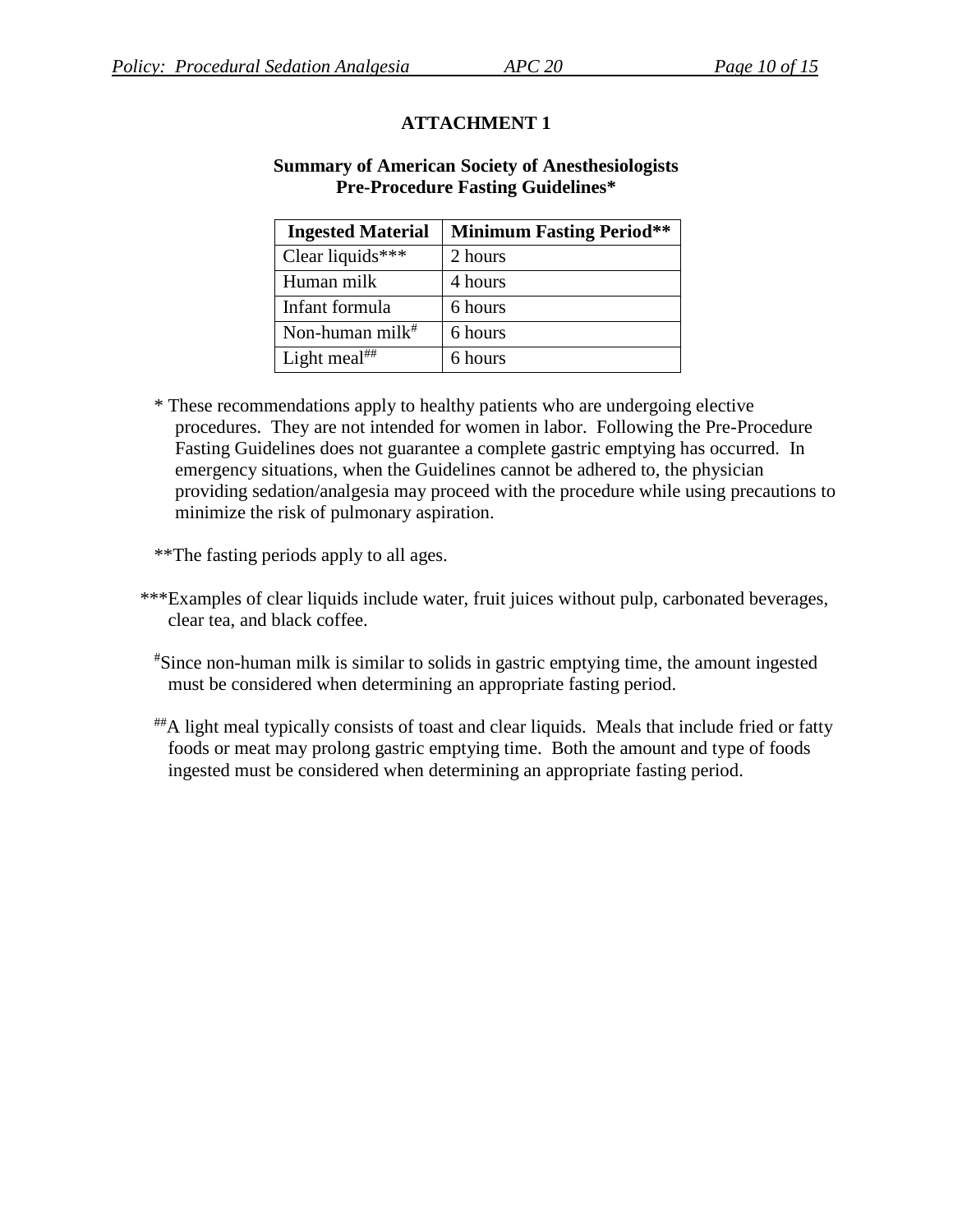## **Level of Sedation**

Level of sedation is assessed according to the Richmond Agitation and Sedation Scale (RASS).

|                                                  | <b>Score</b> | <b>Term</b>       | <b>Description</b>                                                                                      |
|--------------------------------------------------|--------------|-------------------|---------------------------------------------------------------------------------------------------------|
| Alert,<br>restless,<br><sub>or</sub><br>agitated | $+4$         | Combative         | Overtly combative, violent, immediate danger to<br>staff                                                |
|                                                  | $+3$         | Very agitated     | Pulls of removes tube(s) or catheter(s); aggressive                                                     |
|                                                  | $+2$         | Agitated          | Frequent, non-purposeful movement, fights<br>ventilator                                                 |
|                                                  | $+1$         | Restless          | Anxious but movements not aggressive vigorous                                                           |
|                                                  | $\theta$     | Alert and calm    |                                                                                                         |
| <b>Not</b><br>Alert                              | $-1$         | Drowsy            | Not fully alert, but has sustained awakening (eye<br>opening/eye contact) to voice ( $\geq 10$ seconds) |
|                                                  | $-2$         | Light sedation    | Briefly awakens with eye contact to voice $(< 10$<br>seconds)                                           |
|                                                  | $-3$         | Moderate sedation | Movement or eye opening to voice, but no eye<br>contact                                                 |
|                                                  | $-4$         | Deep sedation     | No response to voice, but movement or eye<br>opening to physical stimulation                            |
|                                                  | $-5$         | Unarousable       | No response to voice or physical stimulation                                                            |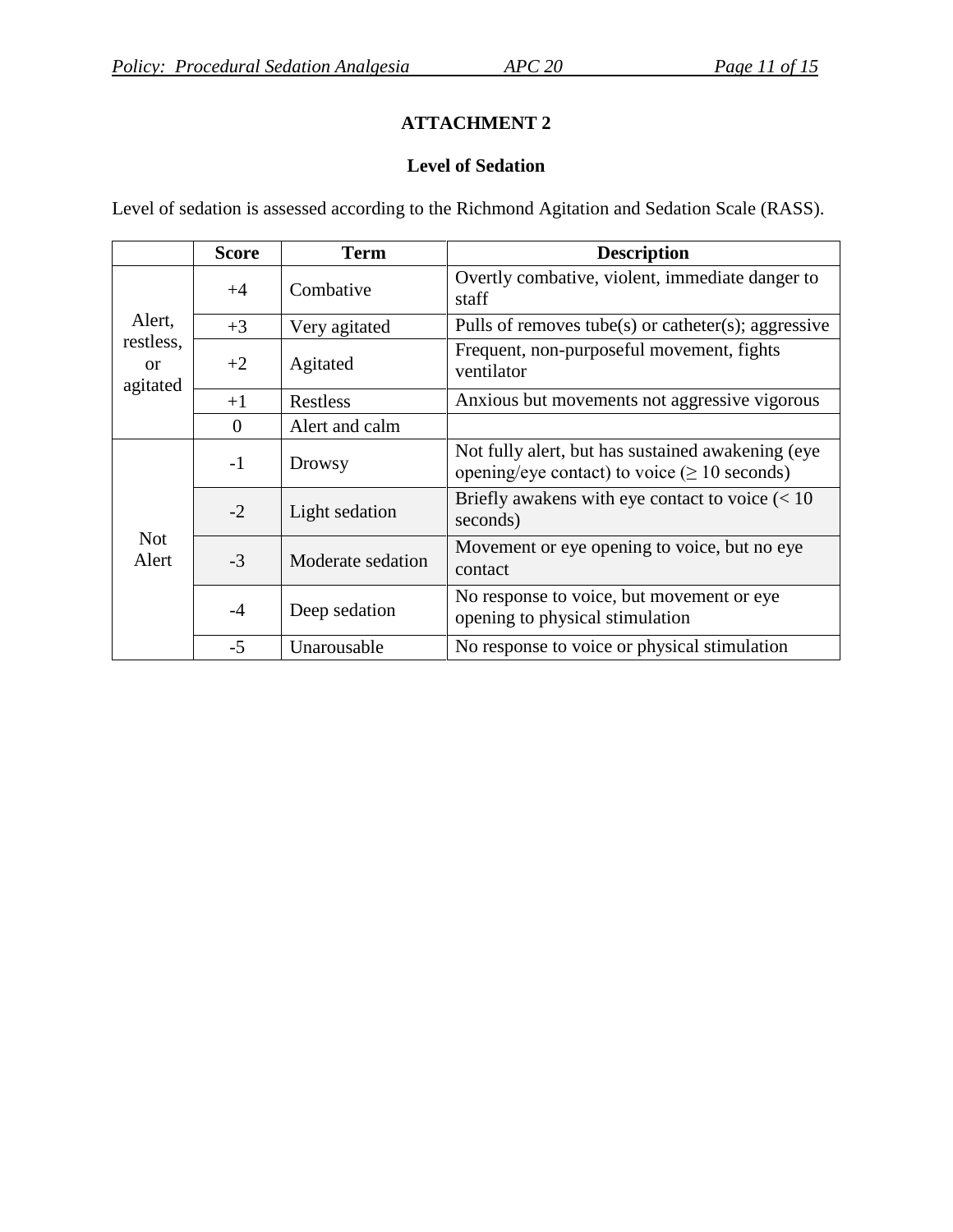### **ASA CLASSIFICATION**

#### **CLASSIFICATION OF THE AMERICAN SOCIETY OF ANESTHESIOLOGISTS**

| <b>Status</b> | <b>Definition</b>                                                                                                                                      |
|---------------|--------------------------------------------------------------------------------------------------------------------------------------------------------|
| I             | A normal healthy patient                                                                                                                               |
| $\rm II$      | A patient with mild systemic disease (e.g., smoking, well controlled<br>hypertension, obesity or DM, asthma)                                           |
| III           | A patient with severe systemic disease that limits activity, but is not<br>incapacitating (e.g., CAD, history of MI, poorly controlled airway disease) |
| IV            | A patient with incapacitating systemic disease that is a constant threat to life<br>(e.g., acute MI)                                                   |
| V             | A moribund patient not expected to survive 24 hours with or without<br>operation                                                                       |
| VI            | Organ donation                                                                                                                                         |
| E             | Emergency is added to the previously defined ASA physical status                                                                                       |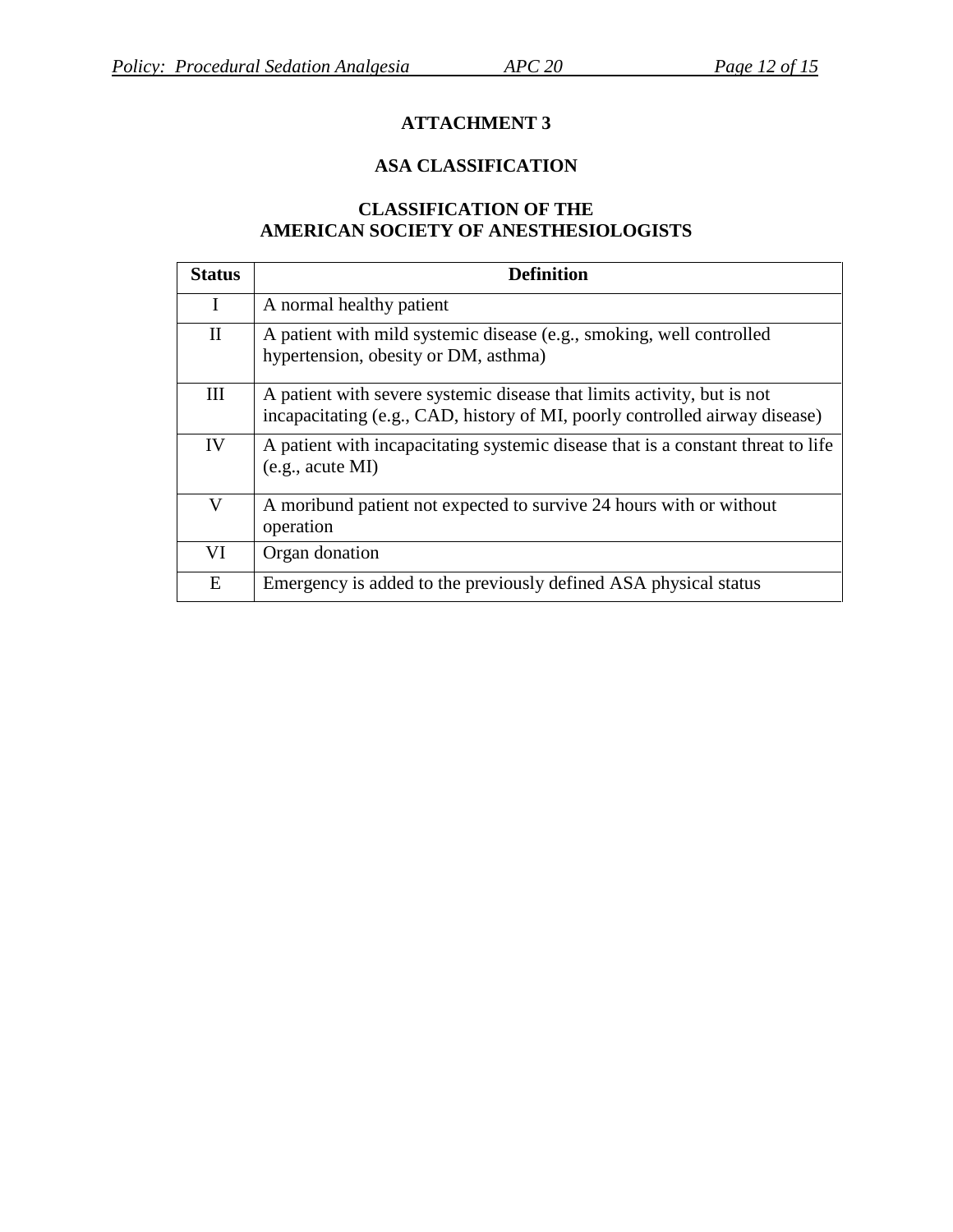

### **MALLAMPATI CLASSIFICATION**

#### Figure 1. The Mallampati score:

- Class 1. Complete visualization of the soft palate
- Class 2. Complete visualization of the uvula
- Class 3. Visualization of only the base of the uvula
- Class 4. Soft palate is not visible at all

The assessment is performed with the patient sitting up straight, mouth open and tongue maximally protruded, without speaking or saying "ahh."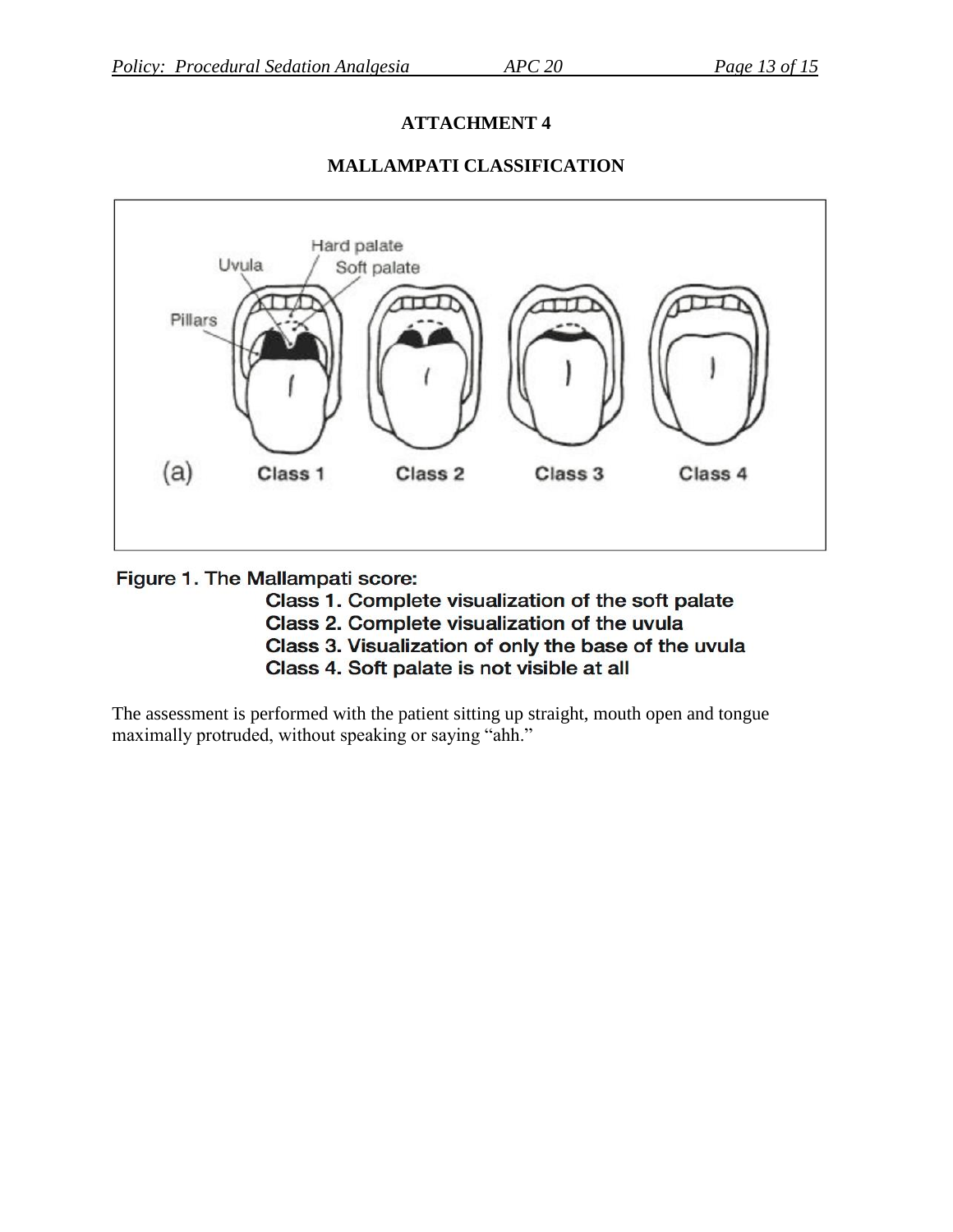## **ADULT PROCEDURAL DEEP SEDATION/ANALGESIA**

- A. Medications given for the purposes of achieving deep sedation to facilitate performing a procedure in adult patients (age  $> 12$  years old) is limited to the Emergency Department and to Emergency Physicians who are currently credentialed to administer deep sedation/analgesia.
- B. Such providers are qualified to "rescue" patients from an unintended state of general anesthesia and are competent to diagnose and manage an unstable cardiovascular system as well as a compromised airway and inadequate oxygenation and ventilation.
- C. All of the minimum requirements in this policy pertaining to documentation, assessments, equipment, and monitoring are required for the pre, intra, and postprocedure phases of care for the patient receiving Deep Sedation/Analgesia.
- D. The sedation provider for adult deep procedural sedation/analgesia must:
	- 1. Be a Board certified emergency medicine physician credentialed in "moderate, and deep" sedation/analgesia
	- 2. Administer all medications intended to induce a state of deep sedation
	- 3. Be solely dedicated to the task of sedation and monitoring
	- 4. Not be the person performing the procedure
- E. The procedure provider can be anyone credentialed to do the procedure
- F. A nurse may be present to document but may not administer medications for deep sedation.
- G. Medications restricted for the purposes of achieving deep sedation due to their narrow therapeutic window include:
	- 1. Propofol
	- 2. Etomidate
- H. The sedation provider remains at the patient's bedside and continue to monitor the patient until, achievement of stable vital signs, the patient is capable of maintaining their own airway, and until the patient is responding to verbal commands, at which time they may handoff the care to a nurse appropriately qualified to recover a patient from moderate sedation.
- I. Competency :
	- 1. Complete the adult moderate and deep procedural sedation module and score a minimum of 90% on the post test
	- 2. Show evidence of competence in their specialty, airway management, and cardiovascular support as determined by the ED department chief
	- 3. Formally acknowledge this policy
	- 4. Privileges for deep sedation at other facilities is not accepted as a substitute for any of the above requirements for those seeking adult deep sedation privileges.